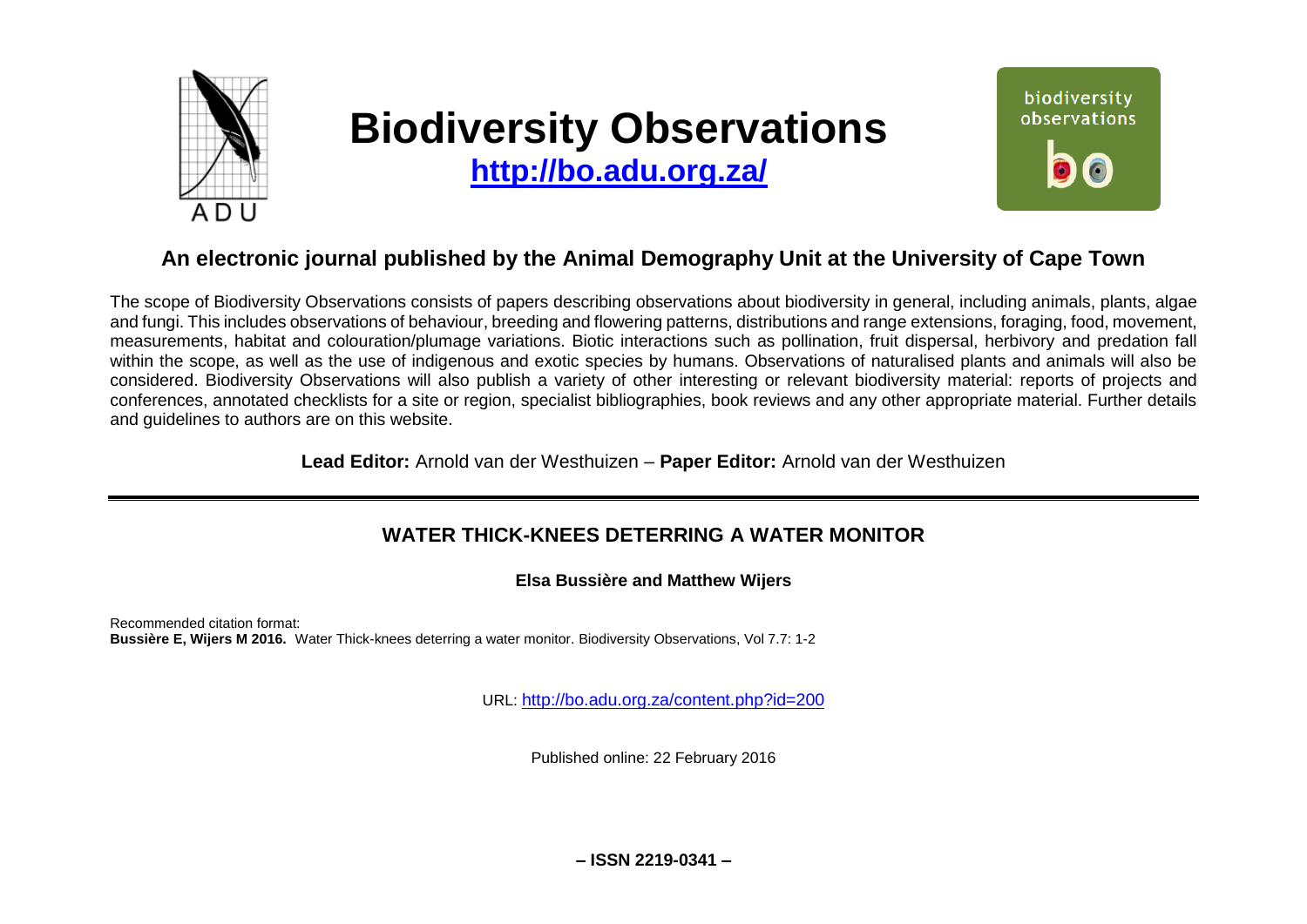

## **WATER THICK-KNEES DETERRING A WATER MONITOR**

*Elsa Bussière<sup>1</sup> \* and Matthew Wijers<sup>2</sup>*

<sup>1</sup>Animal Demography Unit, Department of Zoology, University of Cape Town, Rondebosch, 7701, South Africa <sup>2</sup>Department of Conservation Ecology, University of Stellenbosch, 7602, South Africa

#### \*Corresponding author: [elsabussiere@gmail.com](mailto:elsabussiere@gmail.com)

On 18 May 2015, around 18:00,four terrestrial waders with short, stout bill, cryptic plumage and long, yellow legs were observed near the ablution blocks of the Nyamepi campsite, at Mana Pools National Park in northern Zimbabwe (S15°43.190' E29°21.844'). The characteristic grey wing panel visible at rest and in flight, as well as the close proximity of a water body, allowed us to identify the birds as Water Thick-knees *Burhinus vermiculatus*. The Zambezi River is flowing a few meters away of the spot where the observations were made.

On 19 May 2015, an infra-red camera trap (automated digital camera that gets triggered as soon as an animal is detected by the infra-red sensor) was tied to a tree, thirty centimetres above the ground. The tree was at the interface between land and water, close to the braai area of campsite no 1. One meter away from the camera trap, an animal path going through the grass on the sloppy ground and continuing through the weed on the riverbank was visible. The camera was set to take thirty second-long videos; it operated day and night for 72 hours.

Chacma Baboon *Papio ursinus* and Vervet Monkey *Chlorocebus* 



**Fig 1** – A Water Thick-knee on the Zambezi shoreline, Zimbabwe. Photographed on a different occasion.

*pygerythrus* troops triggered the camera on several occasions when investigating the braai area. A Spotted Hyena C*rocuta crocuta* was recorded as well during the night of 20 May 2015, at 22:58.

On 21 May 2015, between 08:22 and 08:26, three videos were recorded. They showed Water Thick-knees using an open-winged display to deter a Water Monitor *Varanus niloticus*. The footage can be seen here [link to the video](https://www.youtube.com/watch?v=exS9H8G9-nk&feature=youtu.be)

Video no 1: Three Water thick-knees are visible but only one uses the open-winged display, the water monitor is out of frame. The fourth thick-knee appears at the very end of the video clip.